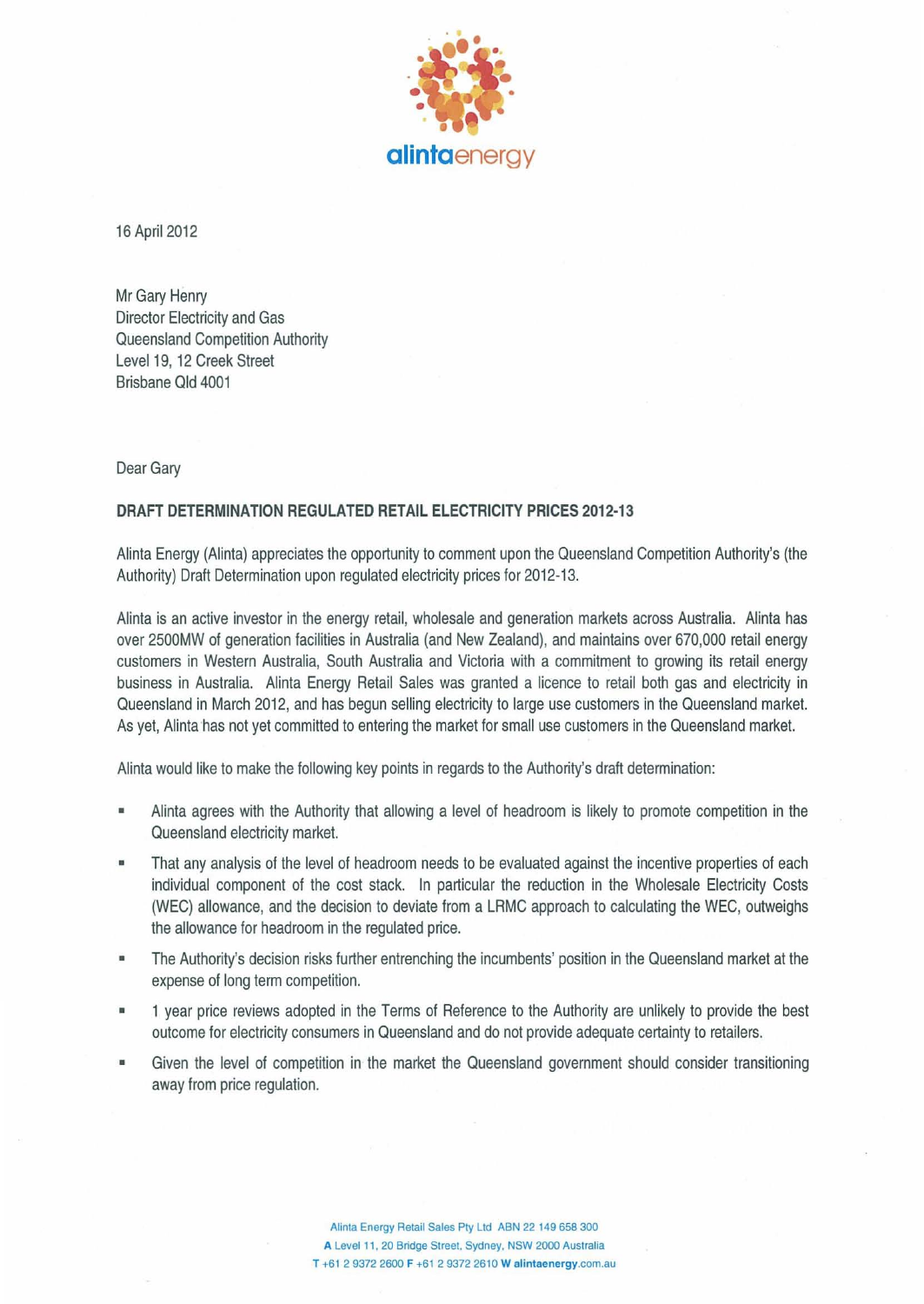

# Headroom for competition

Alinta commends the Authority in recognising the importance of headroom when setting regulated electricity prices. However, it believes that allowing for sufficient headroom in regulated prices can be met via either of the following two approaches:

- To make a conservative determination on each component of the cost stack; or
- To allow for an explicit headroom component in the cost stack (which is the approach adopted by the Authority).

Regulators in other jurisdictions, while acknowledging the role that 'headroom' as a concept achieves, have not generally explicitly allowed for it in the composition of the cost stack. In order to adequately address the concept of headroom, some regulators have developed the methodologies that underlie each component of the cost stack in a conservative manner to allow sufficient head room.

Alinta does not necessarily believe that the Authority's approach to explicitly allowing a headroom margin is deficient, it does however believe that it needs to be evaluated in regards to what Alinta considers to be a conservative approach to key retailer controlled components of the costs stack. In particular, with the exception of networks costs, each component of the cost stack can conceivably fall within a range of reasonable values. In selecting the point in this reasonable range, erring on the side of caution is likely to further promote headroom without the need to explicitly account for it in the cost stack. Alinta's preference is that the Authority reconsider the WEC, Operating Costs and Retail Margin components of the cost stack so that they reflect values, while still falling within a 'reasonable' range, that best promote further competition in the Queensland electricity market.

# Wholesale Electricity Costs

Of the most concern to Alinta is the Authority's determination of the WEC. As mentioned, while the Authority has incorporated an allowance for headroom, this headroom has been outweighed by the significant reduction in the WEC component (and any headroom that was previously available within this portion of the cost stack). The overall headroom under the revised methodology is therefore significantly lower (certainly from a new entrant perspective).

Alinta considers that any objective analysis of the level of headroom in the cost stack needs to be weighed against the overall impact of the change in individual components in the cost stack. As the Authority's approach to estimating the Wholesale Electricity Cost component of the retail tariff cost stack has moved away from a Long Run Marginal Cost (LRMC) methodology and therefore recognition of the long terms wholesale costs incurred by retailers, there is little incentive or headroom for a new entrant retailer to offer retail electricity at a competitive discount to the major incumbents, particularly when a tier two retailer prices in possible risks that arise from major structural variations to wholesale prices.

## Impact on competition

Alinta is concerned that the Authority's draft decision will have a negative impact on competition. The restriction in headroom, in part driven by the absence of LRMC in the Wholesale Electricity Cost allowance, is likely to hamper the further development of a competitive market. Alinta is well placed to comment on this situation, as while it is committed to entry and activity in the Victorian and South Australian energy markets, it is yet to commit to the small customer Queensland market due to the level of uncertainty regarding the trajectory of retail prices.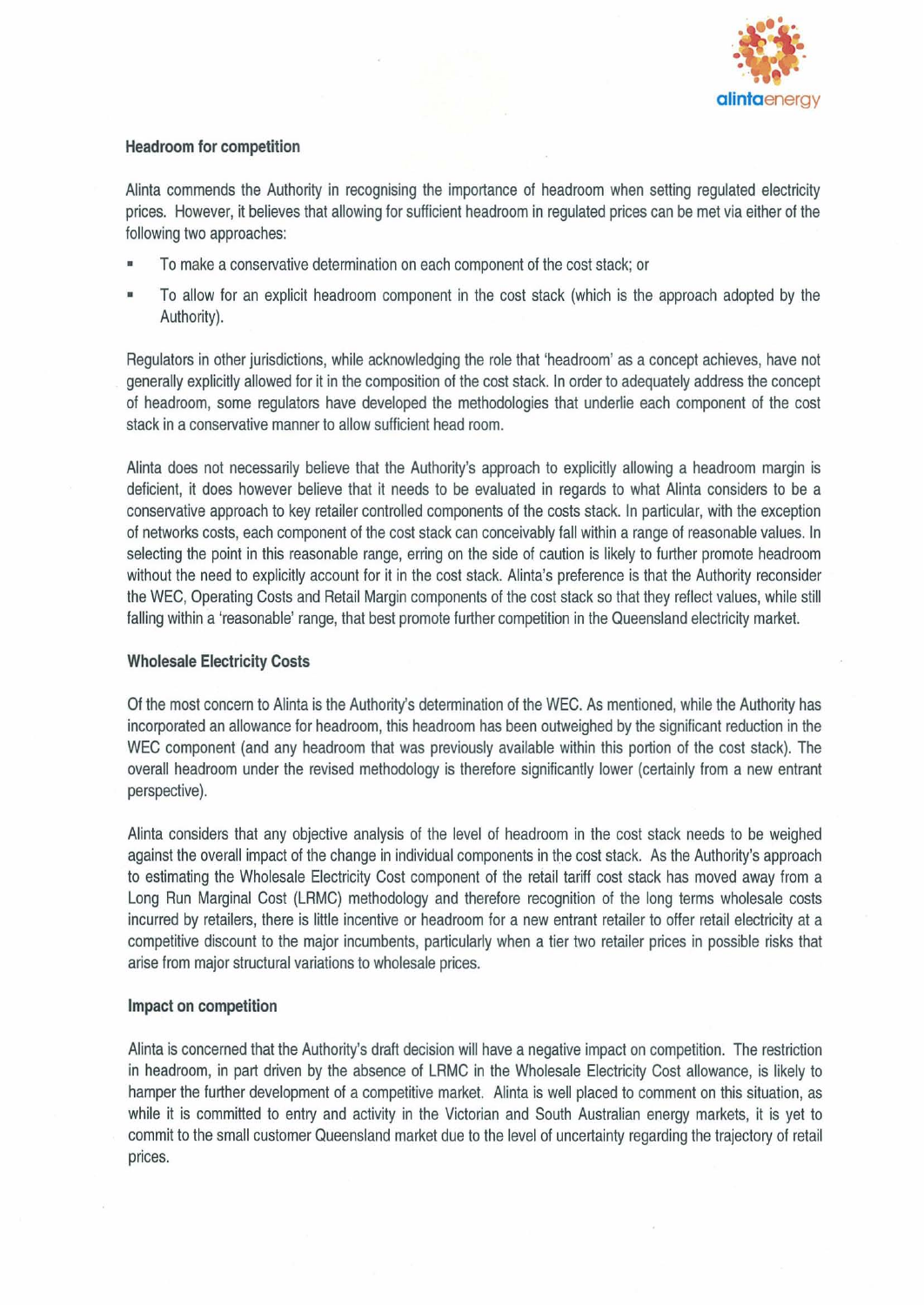

Further, a regulated price without a sufficient level of headroom is likely to discourage active competitive strategies from tier 2 retailers, further entrenching the position of the large incumbent retailers in the market. In this regard we note that while the level of churn in Queensland shows an effective level of competition in the rnarket, a significant amount of customer switching occurs from within incumbent retailers who offer their own standing customers market contracts,

Alinta is of the view that competition in the market, and therefore customers, are best served by competition from both 1<sup>st</sup> and 2<sup>nd</sup> tier retailers. Should the incumbents be allowed to dominate the South East Queensland market, then in the long run price competition among retailers will not be as strong as it would be in the presence of competitive 2nd tier retailers,

The single largest issue for tier two retailers is the level of regulated prices, and whether or not this level allows a new entrant to competitively enter the market and develop a business of sufficient size to compete with the larger incumbents,

Alinta encourages the Authority to particularly consider the impact of its draft decision on  $2<sup>nd</sup>$  tier retailers and their ability to compete with the regulated price and the longer term impacts on competition and consumer benefit.

#### **Shortcomings in the current regulatory framework and approach**

Alinta acknowledges the Terms of Reference for this review required the Authority to determine regulated tariffs for a single year without special circumstance reopeners, Therefore, currently, there is no scope to consider a multiple-year price path, nor the opportunity to re-open tariffs post the final decision, Alinta would however like to reiterate its support for an expanded period for the setting of retail tariffs that would allow a determined price path for multiple years (ideally 3 years) with the opportunity for the pass through of unexpected changes **in**  costs, We note that any pass-through mechanism should ideally be triggered for positive and negative impacts such as material changes to the Clean Energy Framework legislation to ensure that prices faced by consumers on standing contracts adequately reflect the costs of electricity supply at the relevant point in time,

Alinta encourages the Queensland Government to consider this issue in its Terms of Reference for the 2013/14 price review,

#### **Future of price regulation**

The Authority has concluded that the level of customers on market contract is evidence of sufficient level of competition in the retail electricity sector in Queensland, Given this conclusion Alinta believes it is timely to look to transition to a fully deregulated price setting process in the short to medium term, This will provide continuing benefits to consumers as more retailers enter the market driving electricity prices down and providing choice for customers,